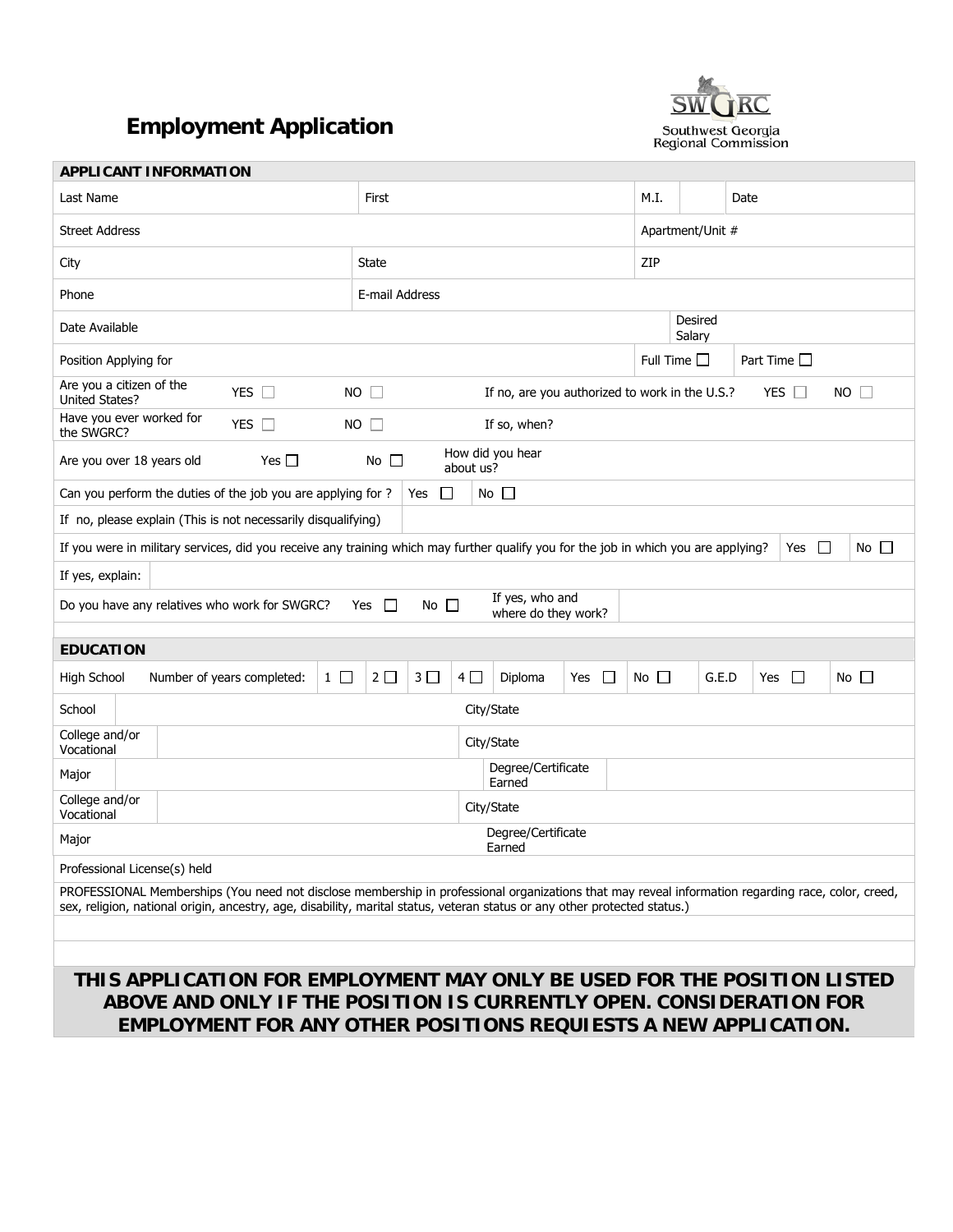| <b>REFERENCES</b>                                                |                                                                                 |                              |                           |                           |                  |  |
|------------------------------------------------------------------|---------------------------------------------------------------------------------|------------------------------|---------------------------|---------------------------|------------------|--|
| Please list three professional references.                       |                                                                                 |                              |                           |                           |                  |  |
| Full Name                                                        |                                                                                 |                              |                           | Relationship              |                  |  |
| Company                                                          |                                                                                 |                              | Phone<br>$\overline{(\ }$ | $\lambda$                 |                  |  |
| Address                                                          |                                                                                 |                              |                           |                           |                  |  |
| Full Name                                                        |                                                                                 |                              |                           | Relationship              |                  |  |
| Company                                                          |                                                                                 |                              |                           | Phone<br>$\overline{(\ }$ | $\lambda$        |  |
| Address                                                          |                                                                                 |                              |                           |                           |                  |  |
| Full Name                                                        |                                                                                 |                              |                           | Relationship              |                  |  |
| Company                                                          |                                                                                 |                              |                           | Phone<br>$\overline{(\ }$ | $\left( \right)$ |  |
| Address                                                          |                                                                                 |                              |                           |                           |                  |  |
| <b>COMPUTER SKILLS:</b>                                          |                                                                                 |                              |                           |                           |                  |  |
| Access<br>$\Box$                                                 | $\Box$ Outlook<br>$\sim$                                                        | Excel                        | MS Word<br>$\mathbf{I}$   |                           | Power Point      |  |
|                                                                  |                                                                                 |                              |                           |                           |                  |  |
| PREVIOUS EMPLOYMENT (BEGIN WITH CURRENT OR MOST RECENT EMPLOYER) |                                                                                 |                              |                           |                           |                  |  |
| Company                                                          |                                                                                 |                              | Phone<br>$\overline{(\ }$ | $\lambda$                 |                  |  |
| Address                                                          |                                                                                 |                              | Supervisor                |                           |                  |  |
| Job Title                                                        | <b>Starting Salary</b><br>\$                                                    |                              |                           | Ending Salary \$          |                  |  |
| Responsibilities                                                 |                                                                                 |                              |                           |                           |                  |  |
| To<br>From                                                       | Reason for Leaving                                                              |                              |                           |                           |                  |  |
|                                                                  | YES $\square$<br>$NO$ $\Box$<br>May we contact your supervisor for a reference? |                              |                           |                           |                  |  |
| Company                                                          | Phone<br>(                                                                      |                              |                           | $\mathcal{C}$             |                  |  |
| <b>Address</b>                                                   |                                                                                 |                              |                           | Supervisor                |                  |  |
| Job Title                                                        |                                                                                 | <b>Starting Salary</b><br>\$ | Ending Salary \$          |                           |                  |  |
| Responsibilities                                                 |                                                                                 |                              |                           |                           |                  |  |
| To<br>From                                                       | Reason for Leaving                                                              |                              |                           |                           |                  |  |
| Phone<br>Company<br>$\overline{(\ }$                             |                                                                                 |                              | $\mathcal{C}$             |                           |                  |  |
| Address                                                          |                                                                                 |                              | Supervisor                |                           |                  |  |
| Job Title<br><b>Starting Salary</b>                              |                                                                                 | \$                           |                           | Ending Salary \$          |                  |  |
| Responsibilities                                                 |                                                                                 |                              |                           |                           |                  |  |
| ${\sf To}$<br>From                                               | Reason for Leaving                                                              |                              |                           |                           |                  |  |
| Explain any gaps in work history:                                |                                                                                 |                              |                           |                           |                  |  |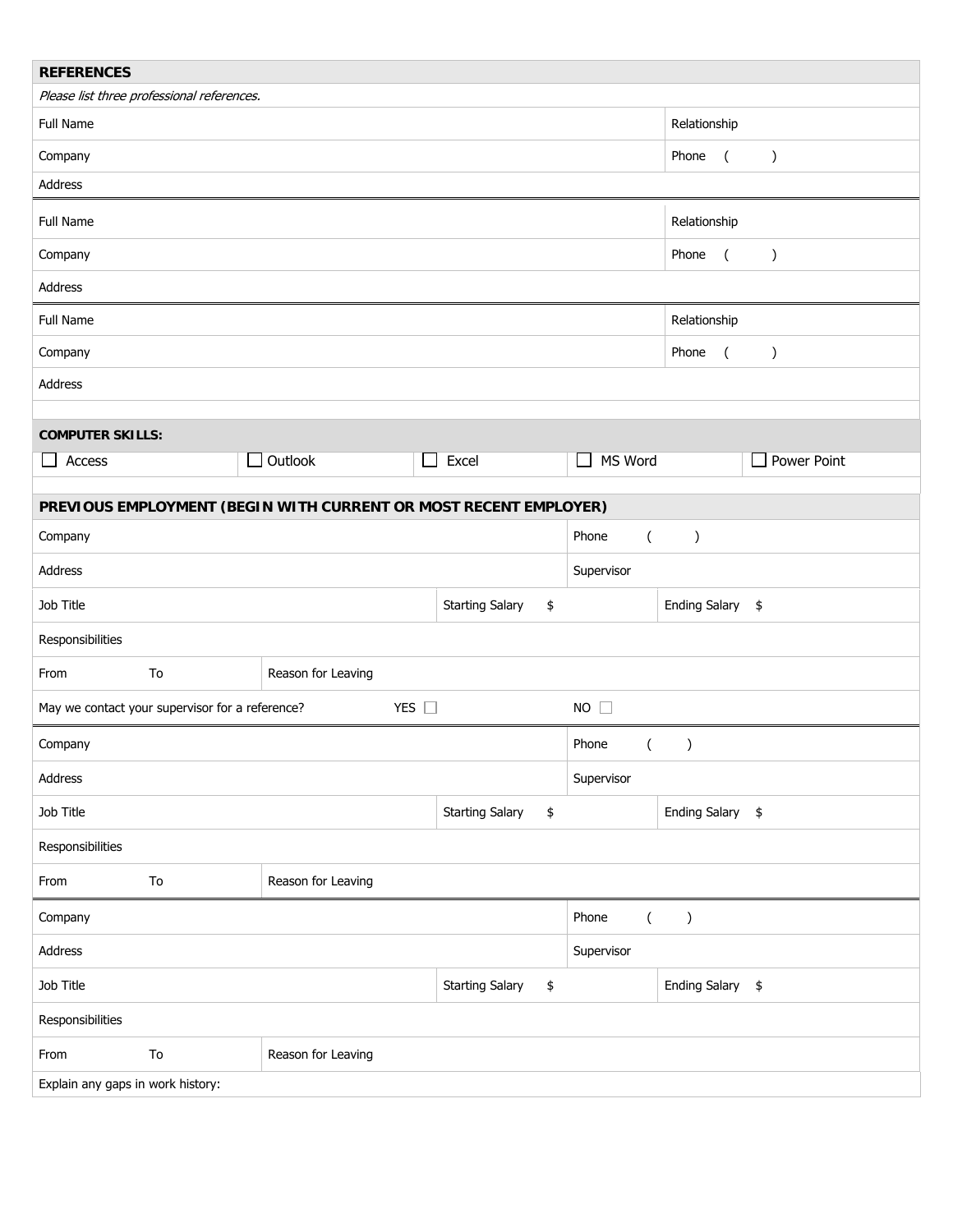| <b>MILITARY SERVICE</b>          |                   |  |  |  |  |
|----------------------------------|-------------------|--|--|--|--|
| <b>Branch</b>                    | To<br>From        |  |  |  |  |
| Rank at Discharge                | Type of Discharge |  |  |  |  |
| If other than honorable, explain |                   |  |  |  |  |
|                                  |                   |  |  |  |  |

### **VOLUNTEER WORK**

Please list any volunteer work (omit any volunteer work which reflects your race, color, religion, age, sex, sexual orientation, marital status or disabilities)

#### **DISCLAIMER AND SIGNATURE**

**Read carefully before signing and dating. Unsigned applications will not be processed.** 

I certify that all information on this application is correct. I authorize any agent or employee of SWGRC to verify this information and to release it to anyone who may consider me for appointment. **I also understand that applications submitted electronically, via e-mail or similar media, are not valid unless I enter my name in the signature field below and such action shall constitute an electronic signature.** I hereby authorize SWGRC to contact any and all corporations, former employers, educational institutions, law enforcement agencies, city, state, county and federal courts, to release information about my background including, but not limited to, information about employment, education, consumer credit history, driving record, criminal record and general public records history to Southwest Georgia Regional Commission.

I release from all liability all persons, companies, schools supplying such information. I hereby release SWGRC from any/all liability of whatever kind and nature which, at any time, could result from obtaining and having an employment decision based on such information.

I understand that, if employed, falsified statements of any kind or omissions of facts called for on this application shall be considered sufficient basis for dismissal.

I understand that should an employment offer be extended to me and accepted that I will fully adhere to the policies, rules and regulations of employment of the Employer. However, I further understand that neither the policies, rules, regulations of employment nor anything said during the interview process shall be deemed to constitute the terms of an implied employment contract. I understand that any employment offered is for an indefinite duration and at will and that either I or the Employer may terminate my employment at any time with or without notice or cause.

#### signature that the contract of the contract of the contract of the contract of the contract of the contract of the contract of the contract of the contract of the contract of the contract of the contract of the contract of

**The Southwest Georgia Regional Commission is an equal opportunity employer and does not discriminate against otherwise qualified applicants on the basis of race, color, creed, religion, ancestry, age, sex, marital status, national origin, disability or handicap, or veteran status.**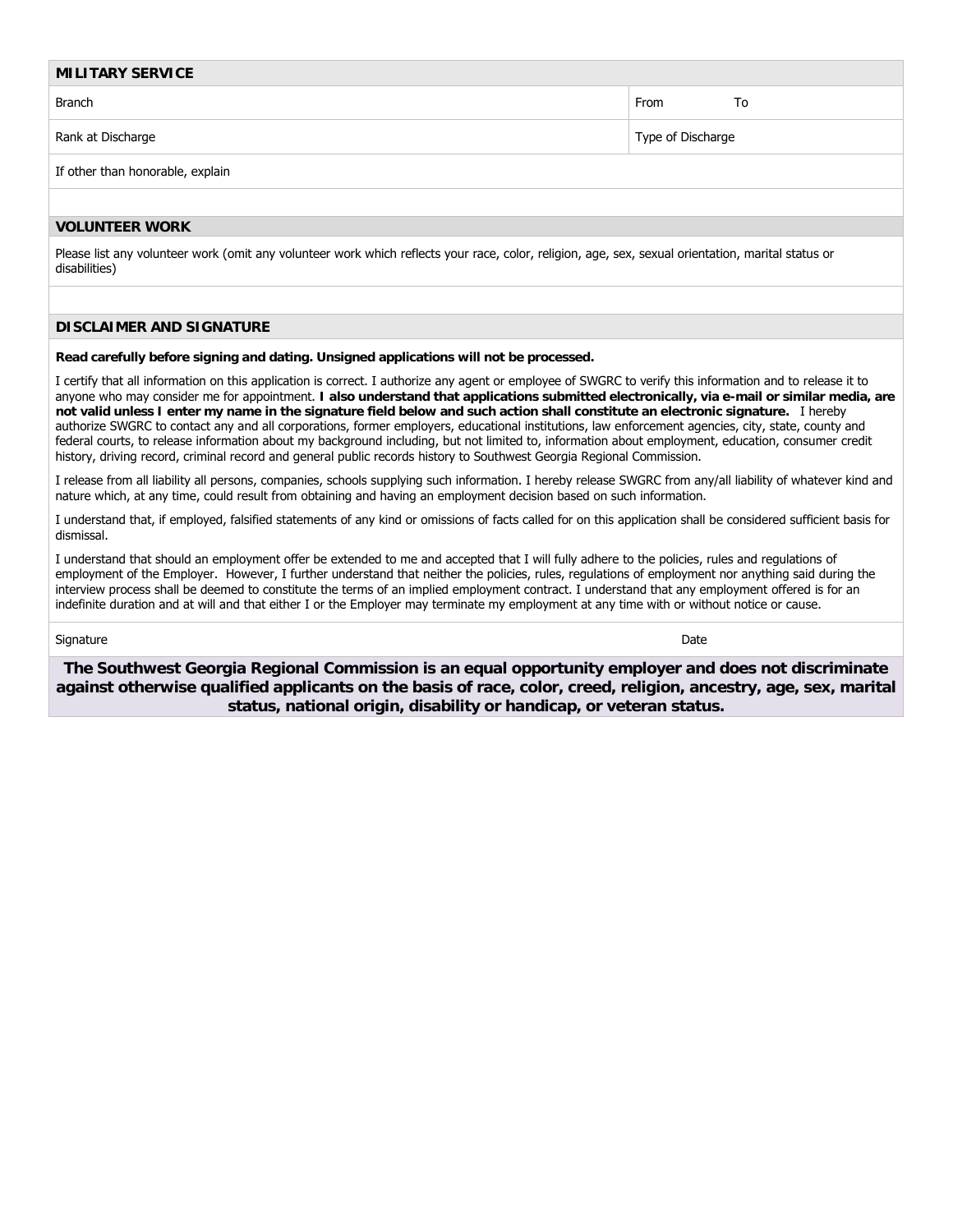

## **EQUAL EMPLOYMENT OPPORTUNITY SELF-IDENTIFICATION**

The Southwest Georgia Regional Commission complies with all government regulations. In an effort to comply with requirements regarding government recordkeeping, reporting, and other legal obligations, we ask for your willful participation in providing the information below. This portion of the application is completely voluntary and failure to complete this section will not subject one to any adverse actions.

| <b>ETHNIC ORIGIN</b>                                       |                                                                          |  |  |  |  |
|------------------------------------------------------------|--------------------------------------------------------------------------|--|--|--|--|
| Are you of Hispanic/Latino origin?                         | No $\Box$ If "No" please check below all races that apply.<br>Yes $\Box$ |  |  |  |  |
| Race:                                                      | Gender:                                                                  |  |  |  |  |
| □ American Indian or Alaskan Native                        | Male                                                                     |  |  |  |  |
| Asian<br>2.                                                | Female<br>$\blacksquare$                                                 |  |  |  |  |
| <b>Black or African American</b><br>3.                     |                                                                          |  |  |  |  |
| Native Hawaiian or Other Pacific Islander<br>4.<br>$\perp$ |                                                                          |  |  |  |  |
| White<br>5.                                                |                                                                          |  |  |  |  |
| Two or more races<br>6.                                    |                                                                          |  |  |  |  |
| Please check if you do not wish to self-identify           |                                                                          |  |  |  |  |